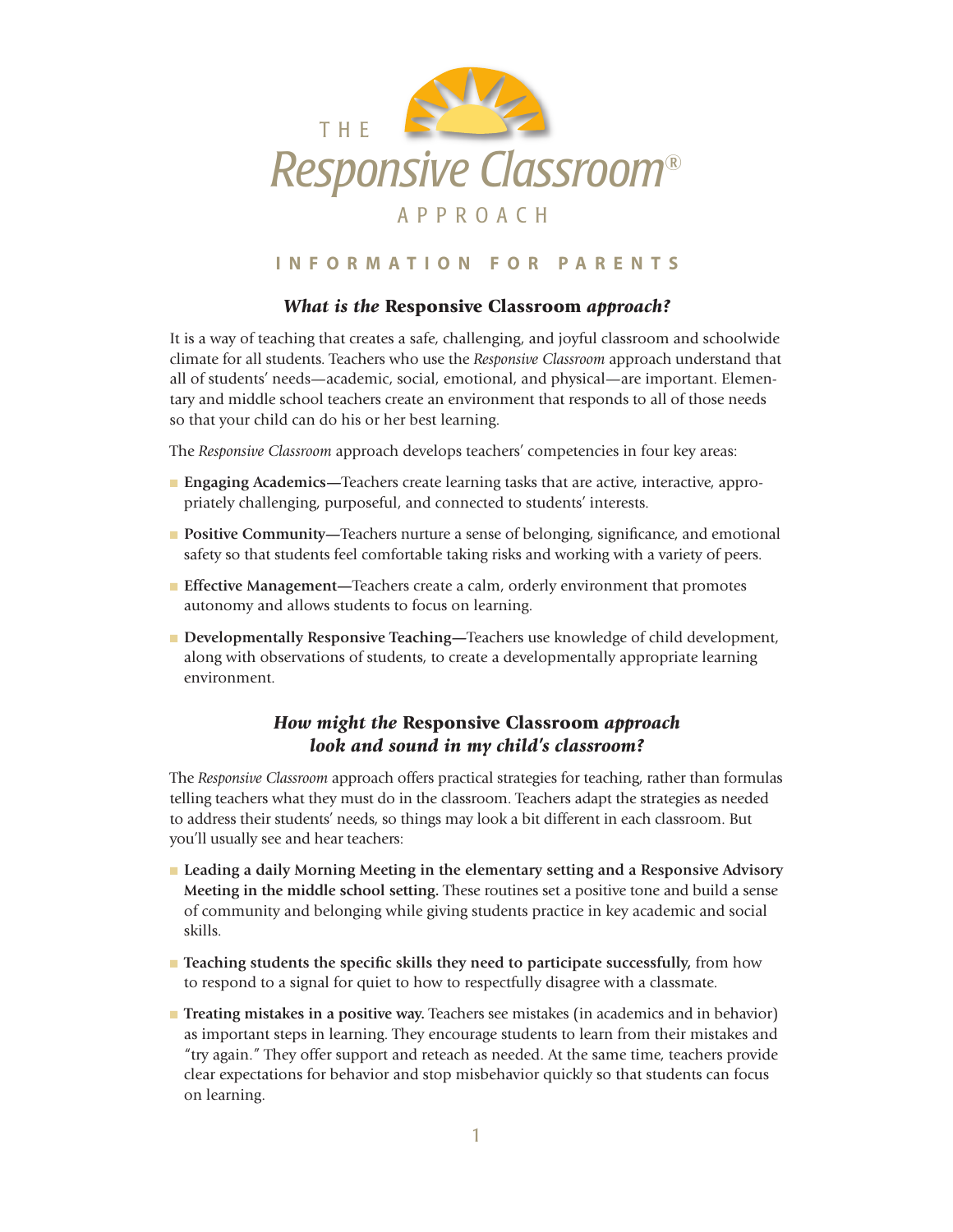- <sup>n</sup> **Using positive language.** Teachers choose words and tone that encourage students to work hard, enjoy learning, and persist through difficulties.
- <sup>n</sup> **Teaching in ways that build excitement about learning.** Teachers give students some choices in their learning. They also plan active lessons (ones that get students up and moving) and interactive lessons (ones that encourage students to share their information, ideas, and questions).
- <sup>n</sup> **Giving students opportunities to reflect on their learning.** Teachers ask students to think about what they've learned, both individually and as a group, because doing so helps students learn more and builds community.
- <sup>n</sup> **Reaching out to parents.** Teachers communicate often with parents and welcome them as partners in their child's education.

## *How do you know it works?*

Over the past thirty years, teachers who use *Responsive Classroom* strategies have reported significant improvements in their students' learning and behavior. And researchers, as well as teachers, have found that students:

- **n** Achieve higher scores on math and reading tests
- <sup>n</sup> Have better social skills (listening, disagreeing respectfully, waiting for a turn, etc.)
- **n** Feel more positive about school, teachers, and peers

#### *Where did the* **Responsive Classroom** *approach come from?*

A group of public school educators began developing it in 1981, building on the best research about how children learn. Over the years, the approach has been refined to reflect the most current and useful knowledge about children.

#### *What social skills do teachers focus on?*

Students learn academics most easily when they have strong social skills that let them take a positive role in classroom life. For example, the social skill of listening respectfully helps students learn from classmates' oral reports, get information from their teacher about how to solve a math problem, and enjoy a book the teacher reads aloud to the class.

Here are some of the specific social skills that teachers focus on throughout the year, with special emphasis during the early weeks of school:

- Cooperation (working smoothly with others)
- **n** Assertiveness (confidently putting forth your ideas and opinions)
- **Responsibility (taking charge of yourself and working hard at your learning)**
- $\blacksquare$  Self-control (thinking before acting)
- **Empathy (listening to others and understanding how they might respond to your words** or actions)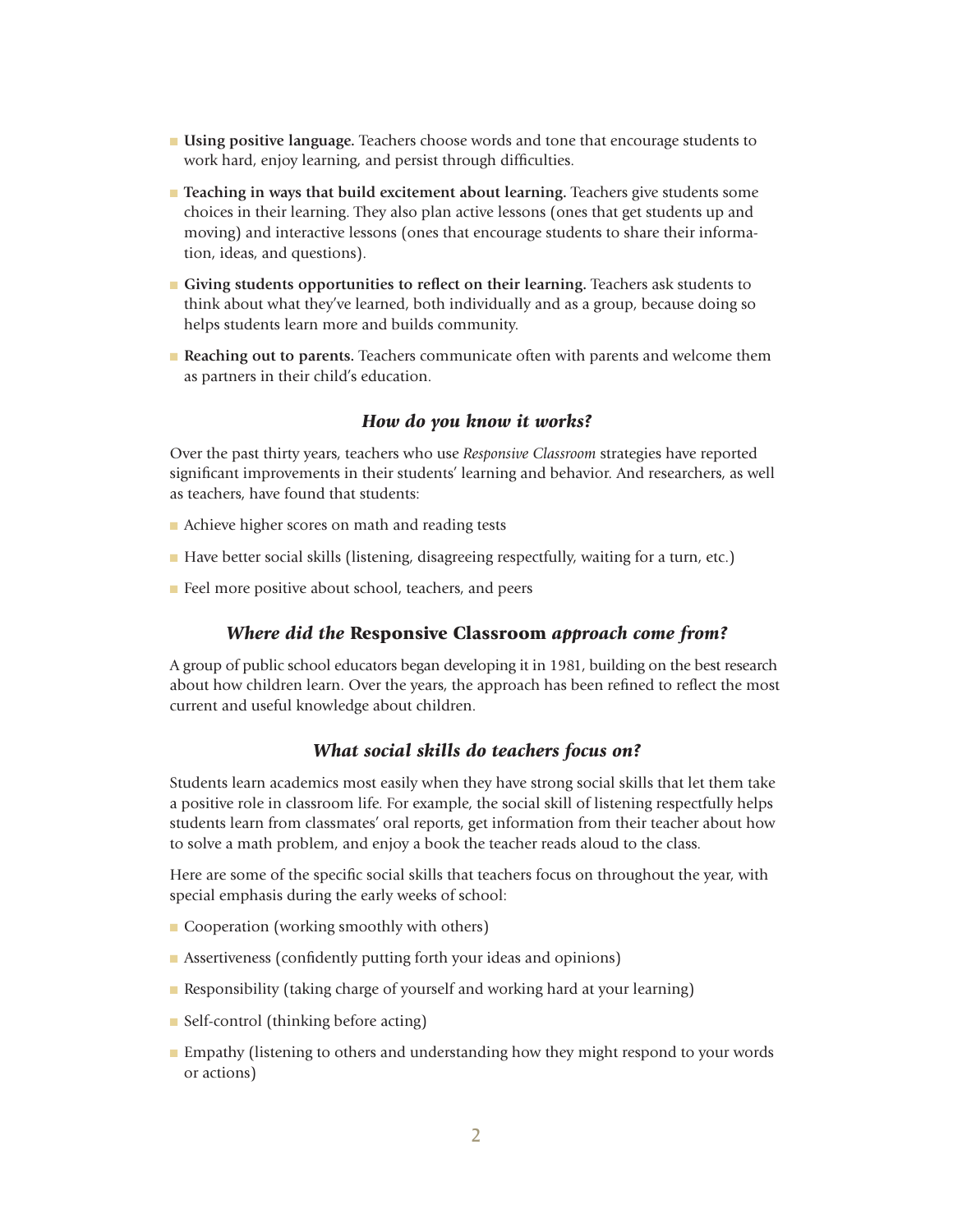#### *How do teachers teach these skills?*

Teachers understand that students may not come to their classrooms knowing how to take turns, listen, disagree respectfully, walk quietly in a hallway, or do many other things that reflect positive school behavior. To help the students learn, teachers will carefully:

- **n** Break skills and tasks into small parts
- <sup>n</sup> Briefly describe the behavior they're looking for
- <sup>n</sup> Model the behavior
- $\blacksquare$  Give students plenty of practice and feedback
- **n** Reteach as necessary throughout the year

#### *When do teachers teach these skills?*

Teachers weave social skills teaching into everything the students do—academics, recess, lunch, and even entering and leaving the school building and classroom. During a math lesson, for example, third graders learn how to count money while also learning how to listen respectfully to a classmate's idea for how to solve a problem. During recess, students of all ages learn how to include everyone in their games.

Although teachers help students learn social skills throughout the school year, they focus most strongly on teaching these skills during the early weeks of school. It's during this time that expectations for behavior are clearly laid out and students are taught how to meet these expectations. When teachers take the time to teach and model these skills well in the beginning of the year, they spend less time on behavior problems and more time on learning all year long.

#### *What about classroom rules?*

During the early weeks of school, teacher and students create rules based on the students' goals for learning.

Students follow the rules more willingly because they helped to make them. Teachers refer to the rules many times throughout the day and year, helping students understand how following the rules helps everyone to learn. Some schools also have a few basic schoolwide rules that everyone follows in the hallways, lunchroom, and other common spaces.

## *What do teachers do when children break the rules?*

Teachers understand that all students will, at one time or another, test or break the rules. When that happens, teachers discipline firmly but kindly and positively. The goals are (1) to stop the misbehavior as quickly as possible so that the child (and classmates) can get back to learning and (2) to teach the child to reflect on and control his or her own behavior.

The *Responsive Classroom* approach offers teachers many tools to help students control their own behavior and contribute to the classroom community. One very important tool is clear, positive language. When students are just beginning to go off course, teachers use reminding